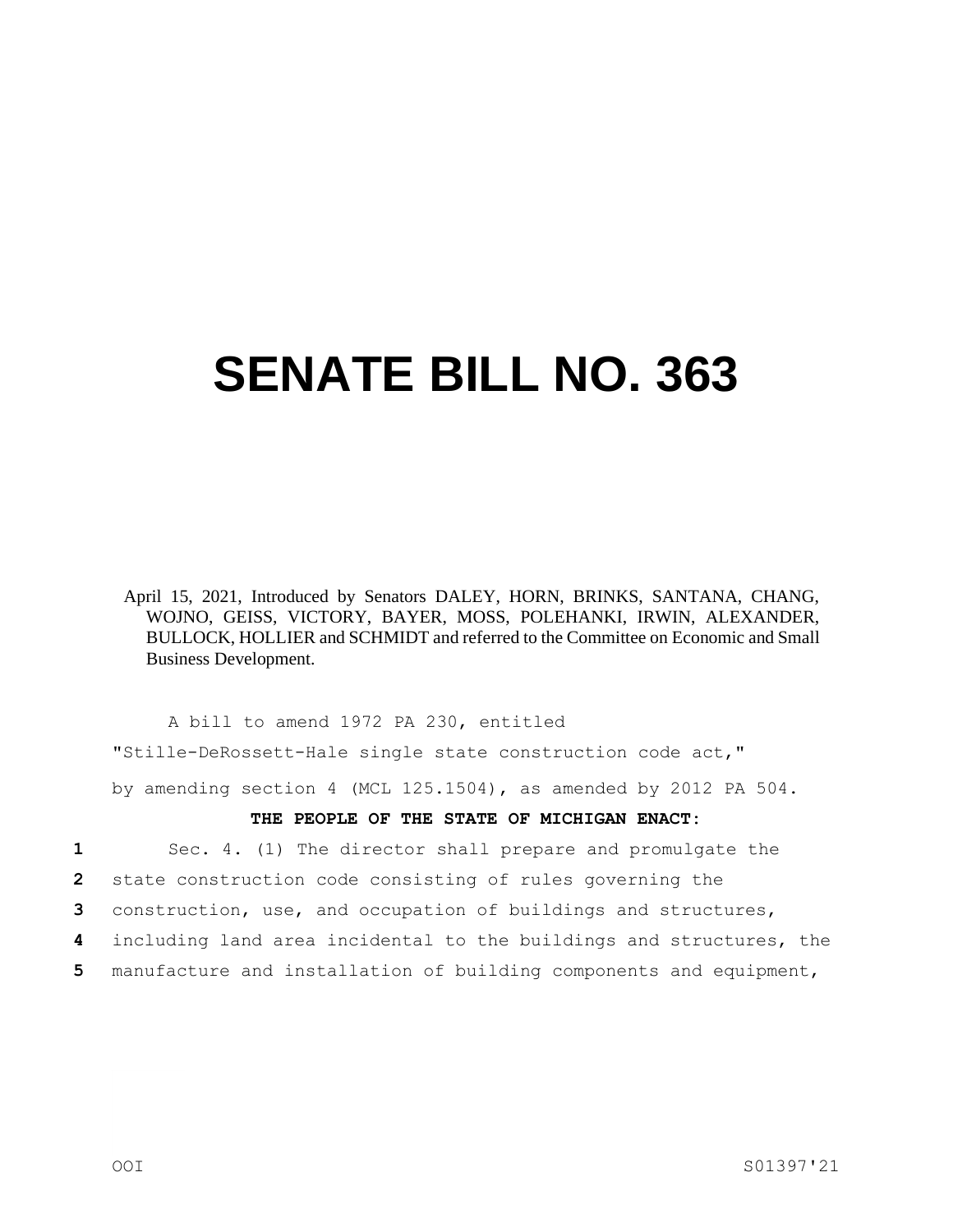the construction and installation of premanufactured units, the standards and requirements for materials to be used in connection with the units, and other requirements relating to the safety, including safety from fire, and sanitation facilities of the buildings and structures.

 (2) The code shall consist of the international residential code, the international building code, the international mechanical code, the international plumbing code, the international existing building code, and the international energy conservation code **International Residential Code, the International Building Code, the International Mechanical Code, the International Plumbing Code, the International Existing Building Code, and the International Energy Conservation Code** published by the international code 14 council International Code Council and the national electrical code **National Electrical Code** published by the national fire prevention association, **National Fire Protection Association,** with amendments, additions, or deletions as the director determines appropriate. The director may adopt all or any part of these codes or the standards contained within these codes by reference.

 (3) The code shall be designed **The director shall design the code** to effectuate the general purposes of this act and the following objectives and standards:

 (a) To provide standards and requirements for construction and construction materials consistent with nationally recognized standards and requirements.

 (b) To formulate standards and requirements, to the extent practicable in terms of performance objectives, so as to make adequate performance for the use intended the test of acceptability.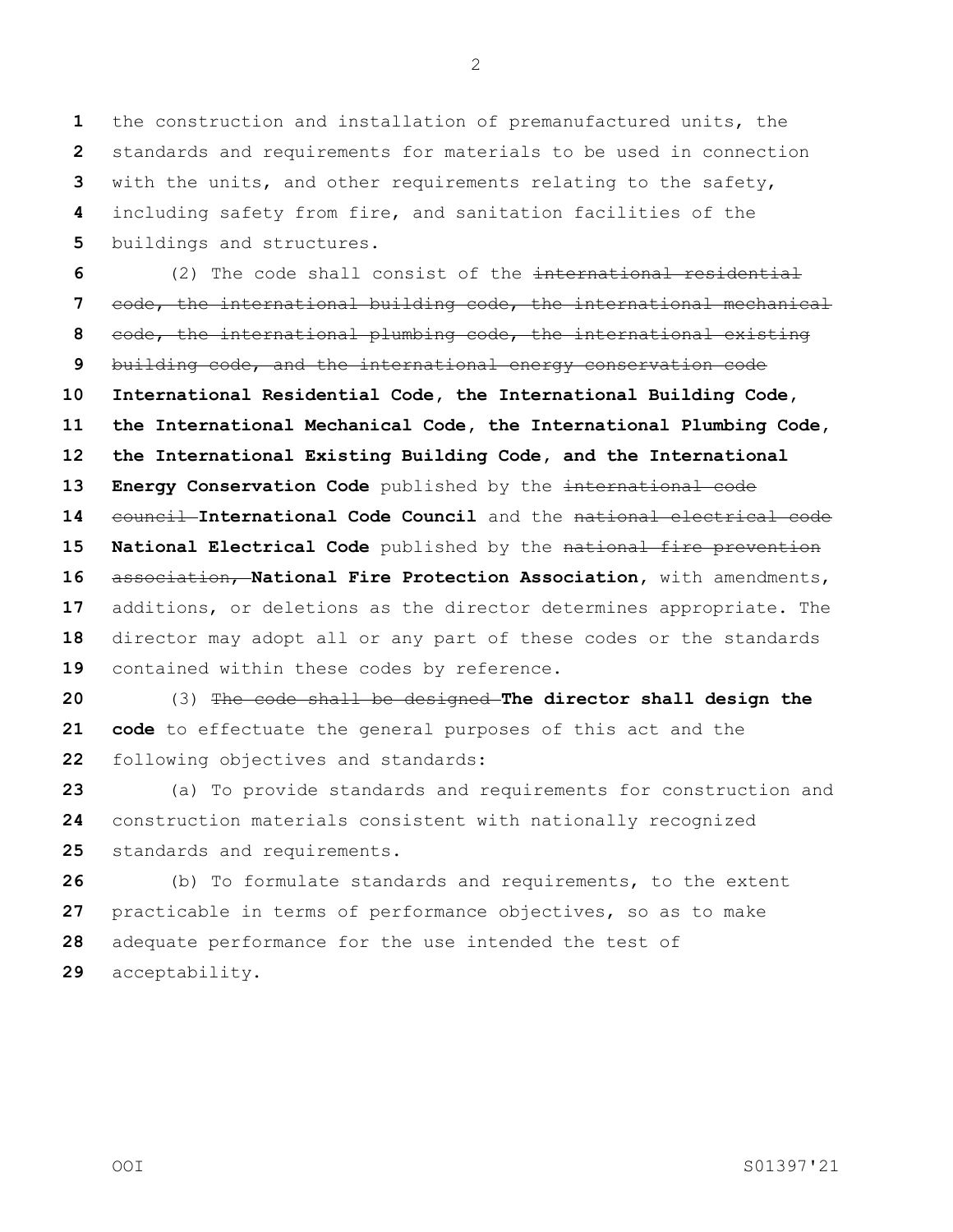(c) To permit to the fullest extent feasible the use of modern technical methods, devices, and improvements, including premanufactured units, consistent with reasonable requirements for the health, safety, and welfare of the occupants and users of buildings and structures.

 (d) To eliminate restrictive, obsolete, conflicting, or unnecessary construction regulations that tend to increase construction costs unnecessarily or restrict the use of new materials, products, or methods of construction, or provide preferential treatment to types or classes of materials or products or methods of construction.

 (e) To ensure adequate maintenance of buildings and structures throughout this state and to adequately protect the health, safety, and welfare of the people.

 (f) To provide standards and requirements for cost-effective energy efficiency that will be effective April 1, 1997.

 (g) Upon periodic review, to continue to seek ever-improving, cost-effective energy efficiencies.

 (h) To develop a voluntary consumer information system relating to energy efficiencies.

 (4) The code shall be divided into sections as the director considers appropriate including, without limitation, building, plumbing, electrical, and mechanical sections. The boards shall participate in and work with the staff of the director in the preparation of parts relating to their functions. Before the promulgation of an amendment to the code, the boards whose functions relate to that code may draft and recommend to the director proposed language. The director shall consider all submissions by the boards. However, the director has final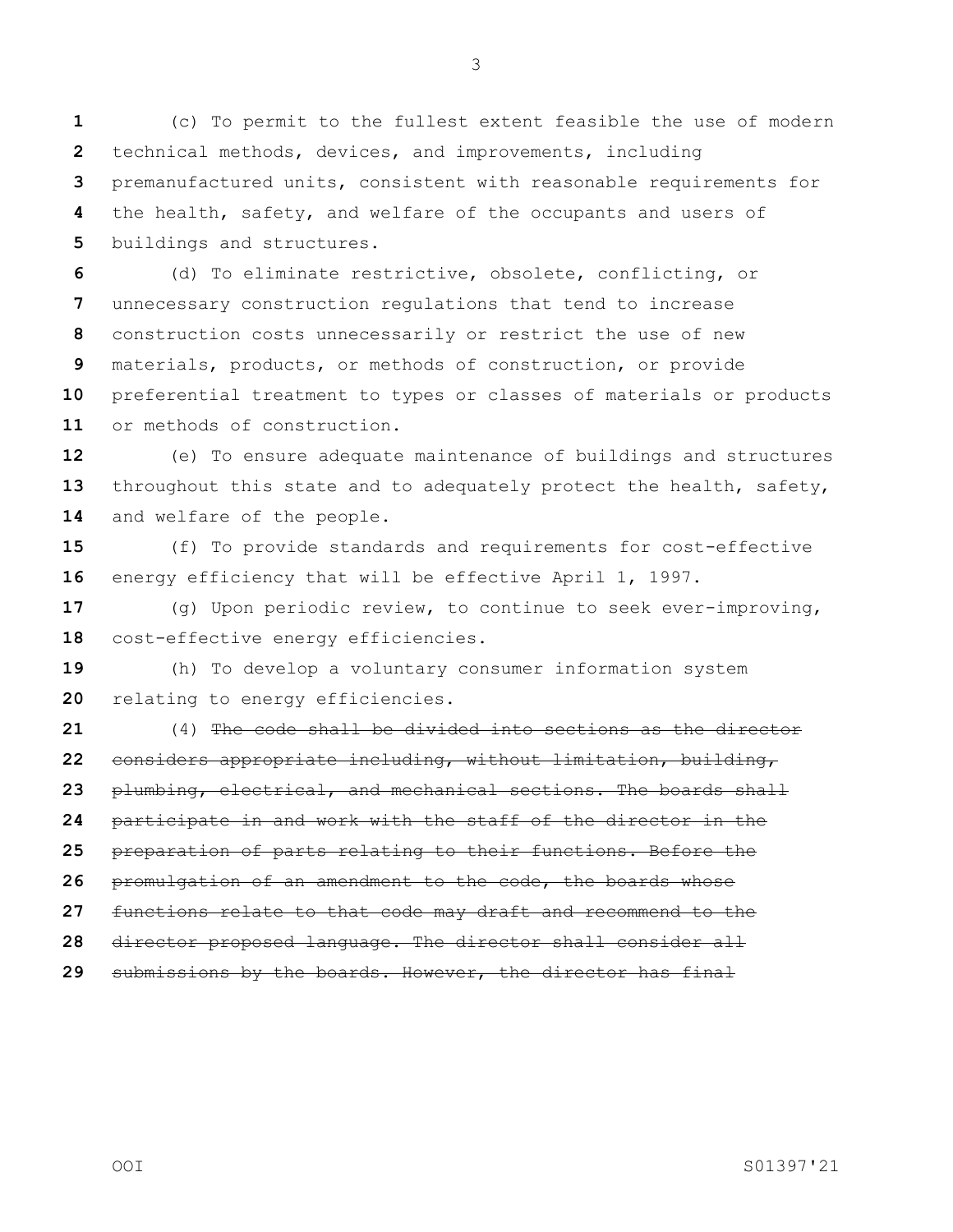responsibility for the promulgation of the code.**Subject to subsection (5), before promulgation of a new edition of the code described in subsection (2), the director shall appoint advisory committees for each of the codes listed in subsection (2). Membership in each of the separate advisory committees must be as follows: (a) The advisory committee for the International Building Code shall be composed of the following members appointed by the director: (***i***) Two representatives from fire services. (***ii***) Two licensed architects. (***iii***) One registered engineer. (***iv***) Three registered building officials or inspectors. (***v***) One registered plan reviewer. (***vi***) Two commercial contractors. (***vii***) One multifamily contractor. (***viii***) Two building owners or managers. (***ix***) One representative of persons with disabilities. (***x***) One representative of material suppliers or material manufacturers. (***xi***) One representative of a labor union or a division of a labor union whose members regularly perform work in the areas governed by the code for which the committee is responsible. (***xii***) The chief of the building division or his or her representative who shall serve as a nonvoting member of the advisory committee. (b) The advisory committee for the National Electrical Code shall be composed of the following members appointed by the**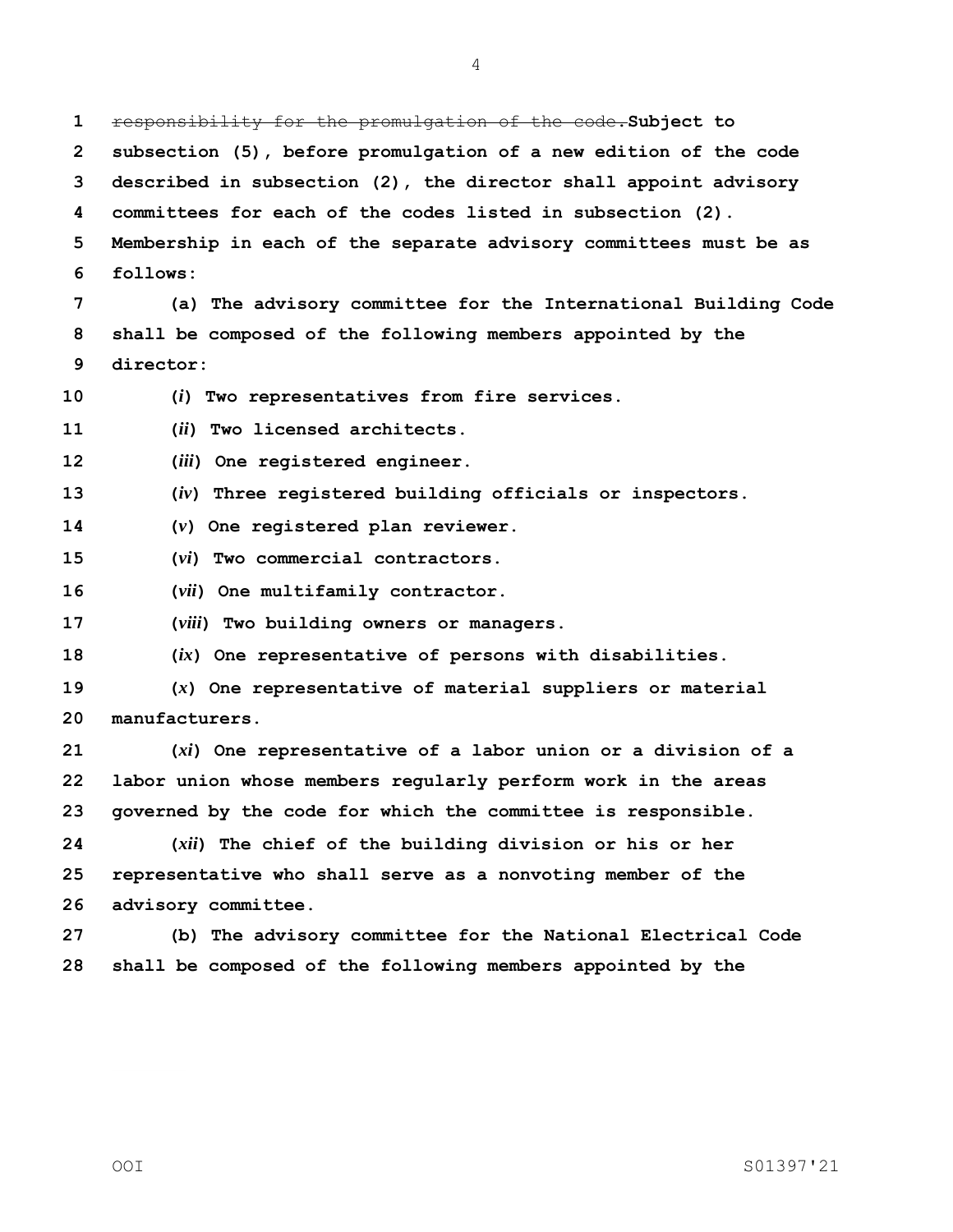**director: (***i***) One licensed electrical contractor. (***ii***) One journeyperson electrician. (***iii***) One master electrician. (***iv***) Two registered electrical inspectors. (***v***) One building owner or manager. (***vi***) One commercial contractor. (***vii***) One representative of material suppliers or material manufacturers. (***viii***) One representative of a labor union or a division of a labor union whose members regularly perform work in the areas governed by the code for which the committee is responsible. (***ix***) The chief of the electrical division or his or her representative who shall serve as a nonvoting member of the advisory committee. (c) The advisory committee for the commercial chapters of the International Energy Conservation Code shall be composed of the following members appointed by the director: (***i***) One energy rater or modeler. (***ii***) Three licensed architects. (***iii***) One registered engineer. (***iv***) One licensed electrical contractor. (***v***) One licensed mechanical contractor. (***vi***) Three registered building officials or inspectors. (***vii***) One commercial contractor. (***viii***) One multifamily contractor. (***ix***) One building owner or manager. (***x***) One electrical utility representative.**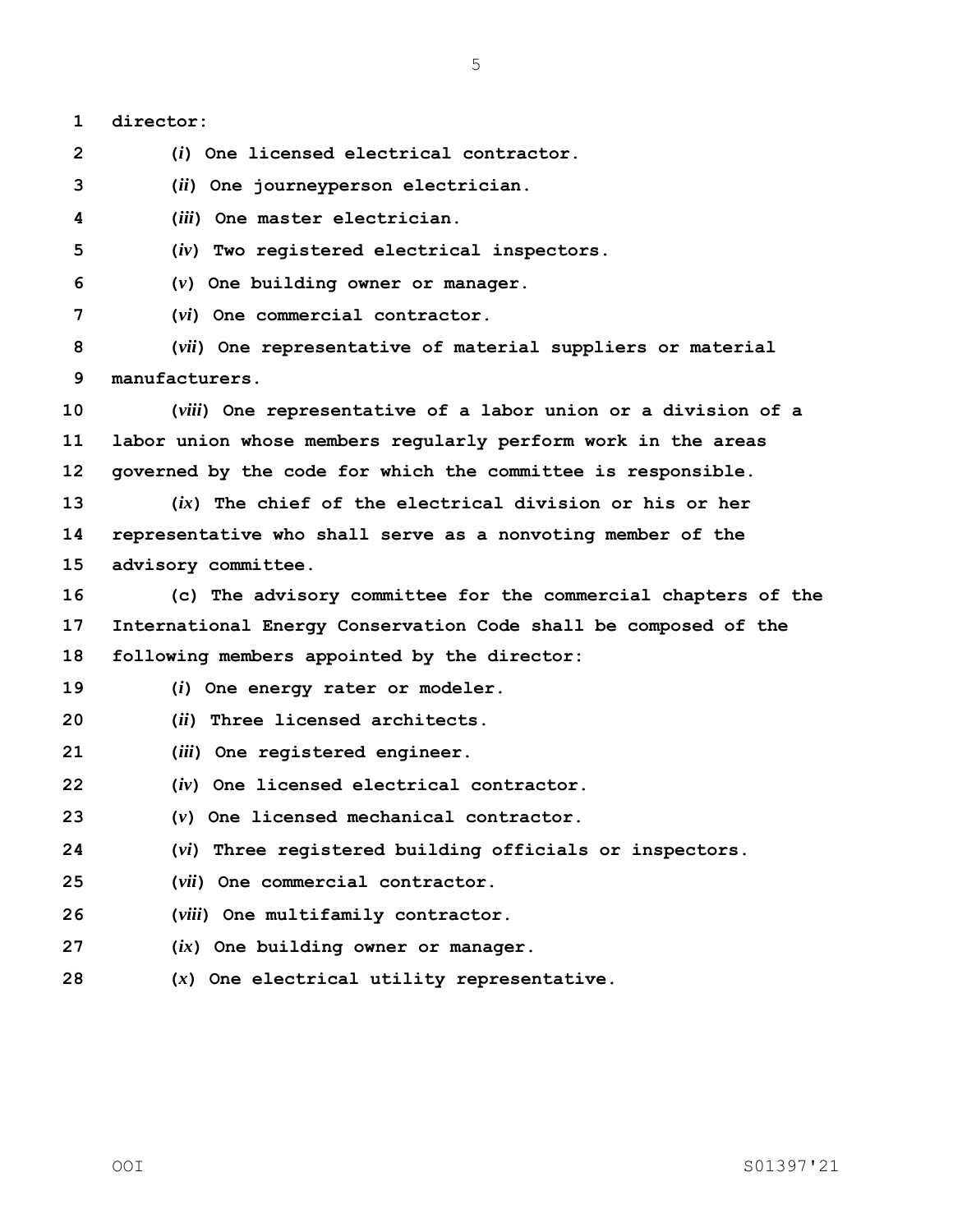**(***xi***) One gas utility representative.**

 **(***xii***) One representative of a material suppliers association or a material manufacturers association.**

**(***xiii***) One expert specializing in energy efficiency.**

 **(***xiv***) One representative of low-income tenants as nominated by the executive director of the state housing development authority.**

 **(***xv***) One representative of a labor union or a division of a labor union whose members regularly perform work in the areas governed by the code for which the committee is responsible.**

 **(***xvi***) The director of the office of climate and energy or his or her representative who shall serve as a nonvoting member of the committee.**

 **(d) The advisory committee for the International Existing Building Code shall be composed of the following members appointed by the director:**

**(***i***) Two representatives from fire services.**

**(***ii***) One licensed architect.**

**(***iii***) One registered engineer.**

**(***iv***) One licensed electrical contractor.**

**(***v***) One registered plan reviewer.**

**(***vi***) Two registered building officials or inspectors.**

**(***vii***) One representative of persons with disabilities.**

**(***viii***) One contractor specializing in renovation and** 

**rehabilitation of existing buildings.**

**(***ix***) One building owner or manager.**

 **(***x***) One representative of material suppliers or material manufacturers.**

**(***xi***) One representative of a labor union or a division of a**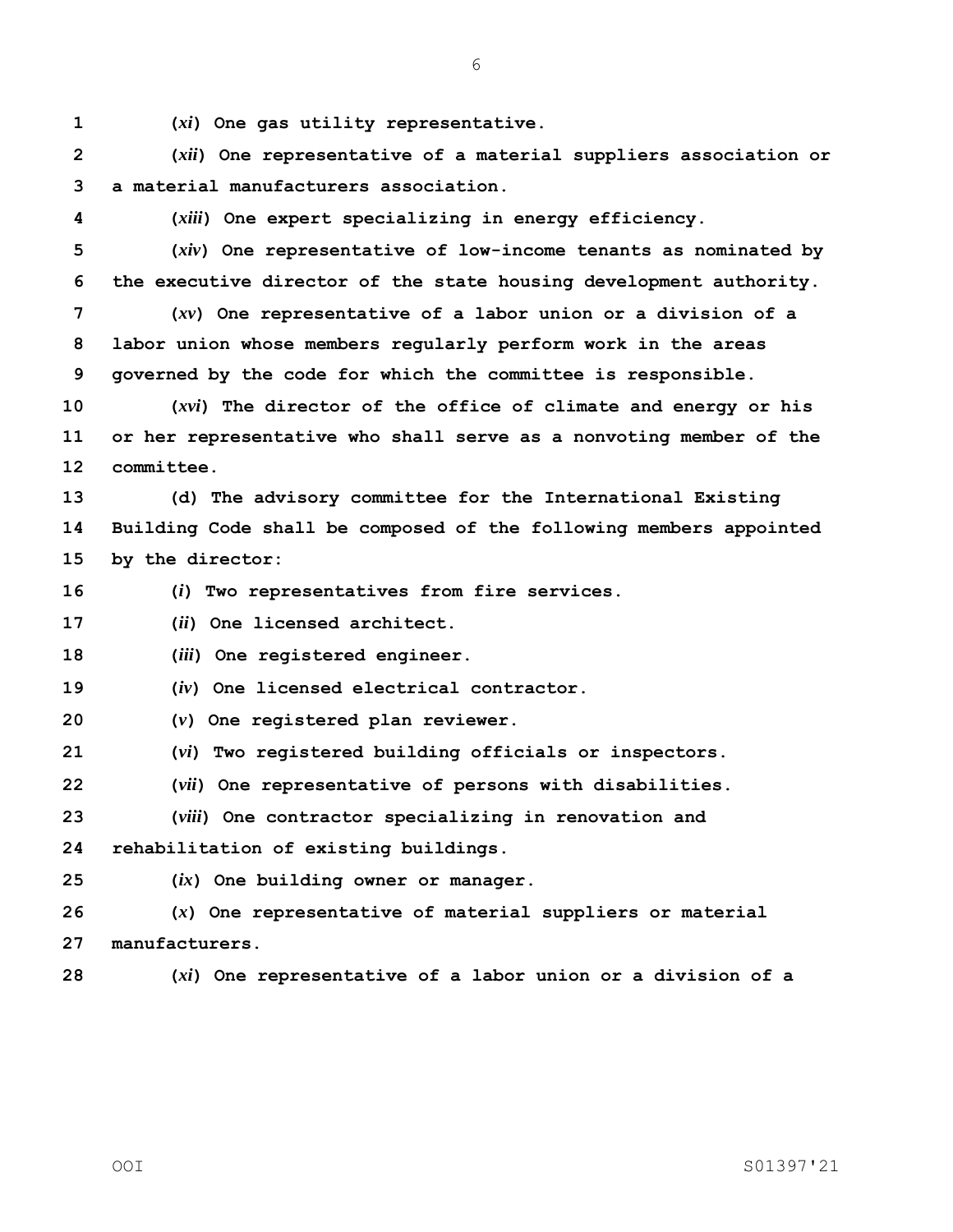**labor union whose members regularly perform work in the areas governed by the code for which the committee is responsible.**

 **(***xii***) The chief of the plan review division or his or her representative who shall serve as a nonvoting member of the committee.**

 **(e) The advisory committee for the International Mechanical Code shall be composed of the following members appointed by the director:**

**(***i***) One licensed professional mechanical engineer.**

**(***ii***) Three licensed mechanical contractors.**

**(***iii***) Two registered mechanical inspectors.**

**(***iv***) One building owner or manager.**

 **(***v***) One representative of material suppliers or material manufacturers.**

 **(***vi***) One representative of a labor union or a division of a labor union whose members regularly perform work in the areas governed by the code for which the committee is responsible.**

 **(***vii***) The chief of the mechanical division or his or her representative who shall serve as a nonvoting member of the committee.**

 **(f) The advisory committee for the International Plumbing Code shall be composed of the following members appointed by the director:**

**(***i***) Two licensed master plumbers.**

**(***ii***) Three registered plumbing inspectors.**

**(***iii***) One building owner or manager.**

**(***iv***) One plumbing contractor.**

**(***v***) One representative of material suppliers or material**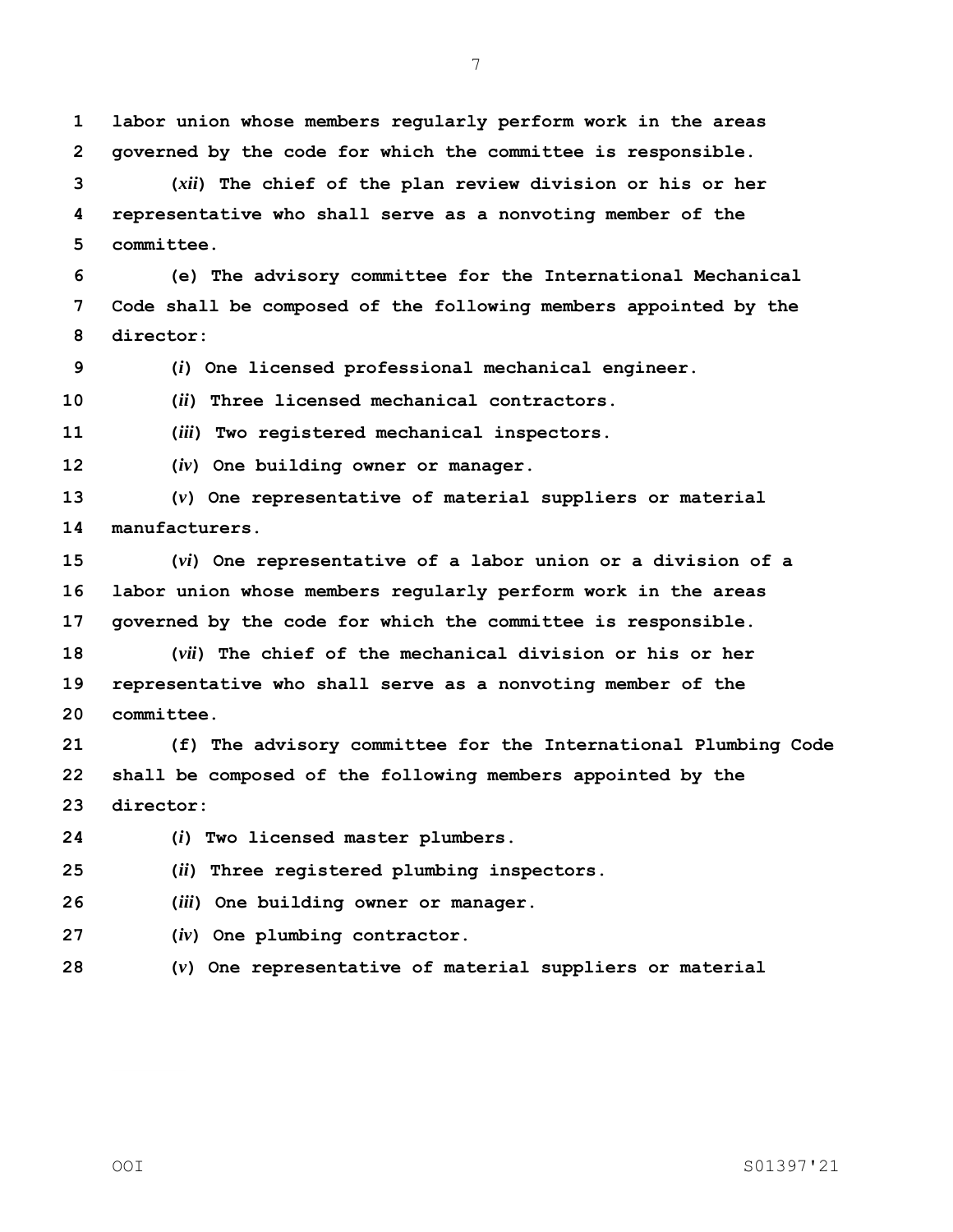**manufacturers.**

 **(***vi***) One representative of a labor union or a division of a labor union whose members regularly perform work in the areas governed by the code for which the committee is responsible.**

 **(***vii***) The chief of the plumbing division or his or her representative who shall serve as a nonvoting member of the committee.**

 **(g) The advisory committee for all chapters of the International Residential Code shall be composed of the following members appointed by the director:**

**(***i***) One licensed architect.**

**(***ii***) One registered engineer.**

**(***iii***) One representative from fire services.**

**(***iv***) One licensed electrical contractor.**

**(***v***) One licensed mechanical contractor.**

**(***vi***) One licensed plumbing contractor.**

 **(***vii***) One licensed residential builder specializing in new construction.**

**(***viii***) One licensed builder specializing in remodeling,** 

**renovation, or rehabilitation.**

**(***ix***) One contractor specializing in multifamily housing.**

**(***x***) One contractor specializing in energy efficiency.**

**(***xi***) Three registered building officials or inspectors.**

- **(***xii***) One registered plan reviewer.**
- **(***xiii***) One energy rater or modeler.**

**(***xiv***) One representative of persons with disabilities.**

 **(***xv***) One representative of a material suppliers association or a material manufacturers association.**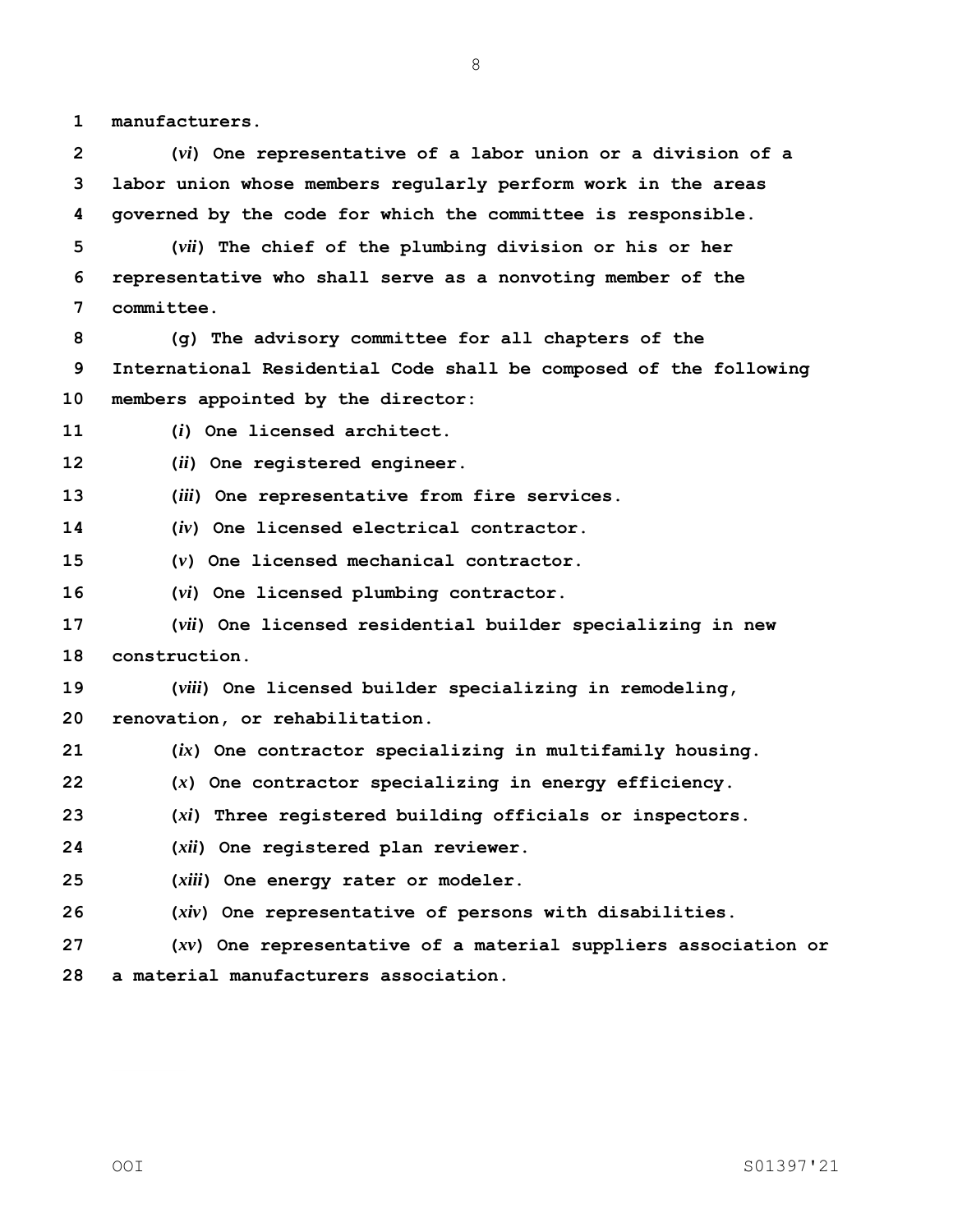**(***xvi***) One representative of low-income homeowners and tenants as nominated by the executive director of the state housing development authority.**

 **(***xvii***) One representative of a labor union or a division of a labor union whose members regularly perform work in the areas governed by the code for which the committee is responsible.**

 **(***xviii***) The chief of the building division or his or her representative who shall serve as a nonvoting member of the committee.**

 **(***xix***) The director of the office of climate and energy or his or her representative who shall serve as a nonvoting member of the advisory committee.**

 **(5) An individual may be appointed to serve on more than 1 advisory committee.**

 **(6) A notice of the time and place of an advisory committee meeting along with an agenda must be posted on the department's website at least 5 business days in advance of the meeting. The notice must specify the date, time, and place of the meeting. All meetings must be held in a place available to the general public. All persons are permitted to attend the meeting. All persons desiring to do so shall be afforded a reasonable opportunity at the meeting to present their views on the matters before the advisory committee prior to any vote on that matter.**

 **(7) An advisory committee shall review and compare the latest edition of the code for which the committee is responsible to the existing Michigan code and shall consider any proposal submitted for revision or amendment.**

 **(8) Each advisory committee shall prepare a report for the director's consideration. The report must be submitted to the**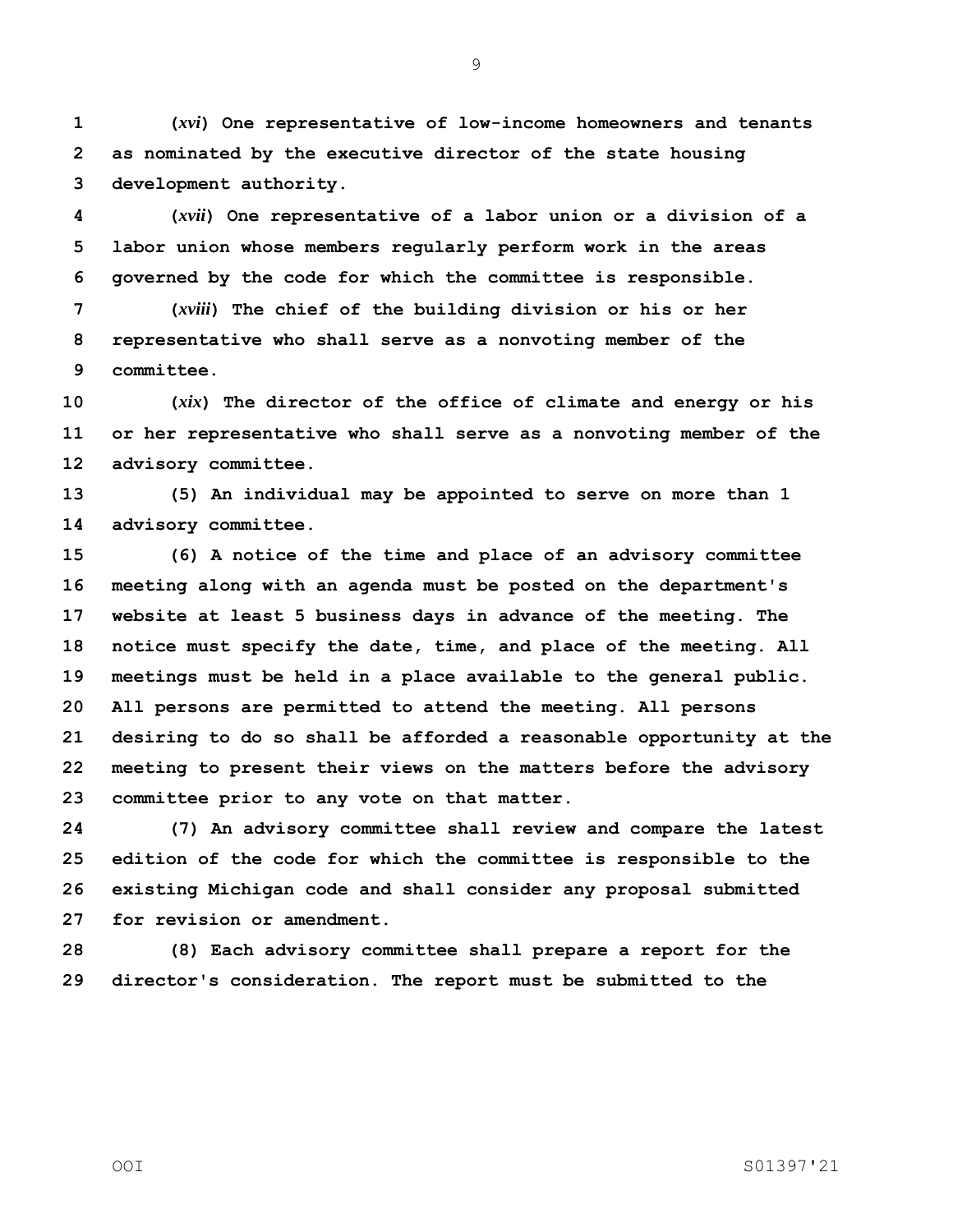**director and must contain the advisory committee's recommendations for changes to the existing Michigan code in effect at the time of the review, including the adoption of any new language or requirements from the latest edition of the relevant model code. Each committee shall submit its report to the director not more than 45 days after completing its deliberations of any proposed revisions or amendments. In making its recommendations, the committee shall consider all of the following:**

**(a) The reason for each proposed revision or amendment.**

 **(b) The existence of a demonstrated need in Michigan for each proposed revision or amendment.**

 **(c) The impact that the revision or amendment may have upon the health, safety, and welfare of the public.**

 **(d) The economic reasonableness and financial impact of the revision or amendment.**

 **(e) The technical feasibility of the revision or amendment. (9) Each advisory committee shall vote publicly and by roll call on each proposed revision or amendment brought before the committee. Revisions or amendments may be voted on individually or in groups. A majority of committee members present and casting votes are needed to approve any revision or amendment. All votes must be posted on the department's website within 48 hours of each meeting.**

 **(10) The director shall consider all submissions and recommendations provided by an advisory committee. However, the director has final responsibility for the promulgation of the code. (11) A member of an advisory committee may participate in an advisory committee meeting in person or through use of electronic or telephonic means, as determined by the director.**

OOI S01397'21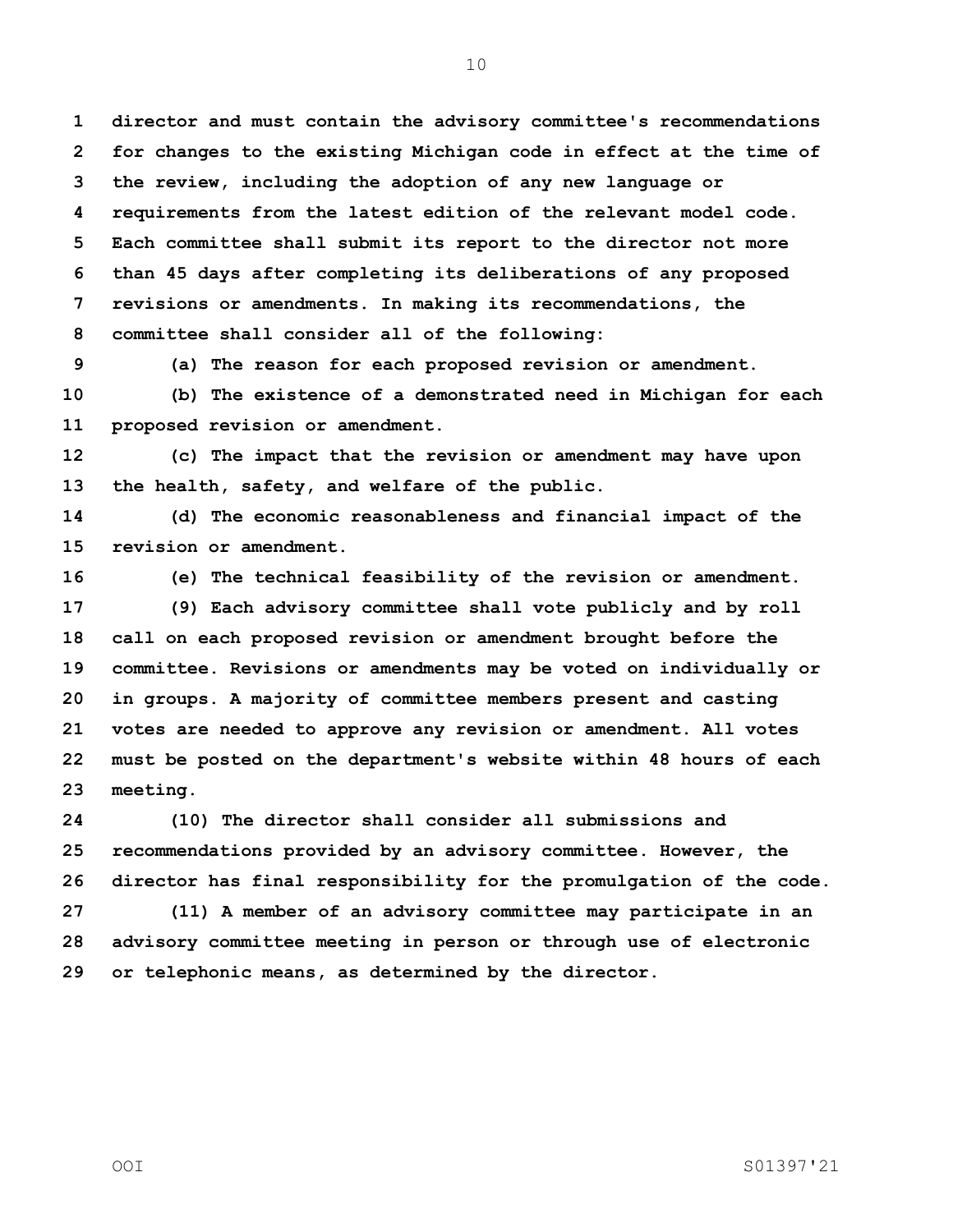**(12)** (5) The director shall add, amend, and rescind rules to update the Michigan building code, the Michigan mechanical code, the Michigan plumbing code, the Michigan rehabilitation code for existing buildings, the Michigan electrical code, and the commercial chapters of the Michigan energy code not less than once every 3 years to coincide with the national code change cycle.

 **(13)** (6) Within 90 days after the effective date of the 2012 act that amended this section, **Not later than June 28, 2013,** the director shall begin the process to add, amend, or rescind rules to update the 2009 Michigan residential code, including the residential energy code chapter. Commencing with the 2015 national code change cycle, the director shall add, amend, and rescind rules to simultaneously update all chapters of the Michigan residential code not less frequently than once every 6 years or more frequently than once every 3 years**,** as the director determines is appropriate. **determined by the director.** Not more than 200 days after the 17 printed publication of the latest edition of the international residential code **International Residential Code** book is made available to the general public, the director shall hold a public meeting in Lansing and offer persons an opportunity to present data and comments on the general need to update the Michigan residential code. The department shall give 30 days' advance notice of a meeting under this subsection on the department's website. Not more than 30 days after the meeting, the director shall issue a written determination whether to update the Michigan residential code. The department shall post notice of the determination on its website for at least 45 days.

**28 (14)**  $\left(7\right)$ -If the director makes the determination not to update the Michigan residential code, a person may, within 45 days after

OOI S01397'21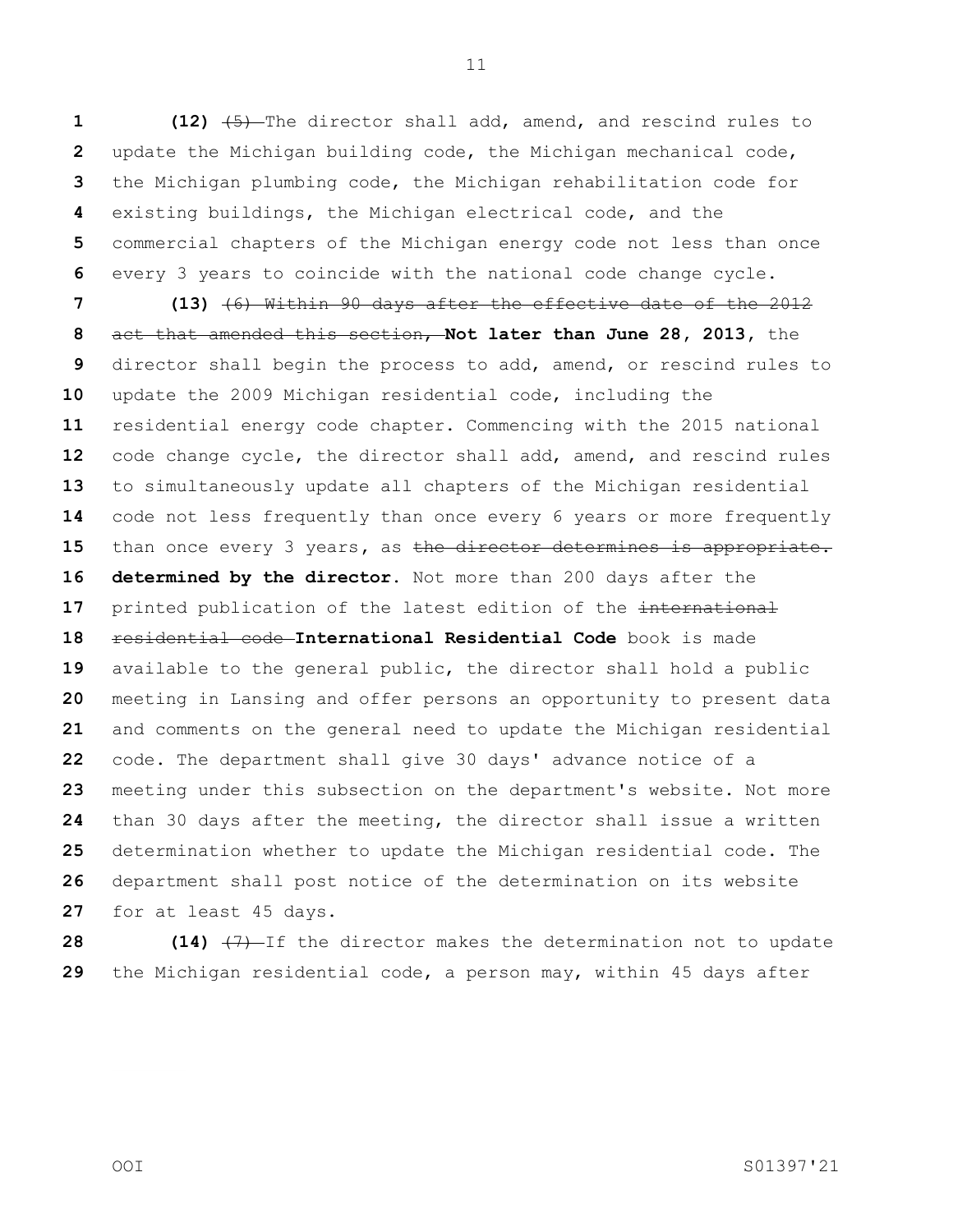the determination, request the director to promulgate a rule to amend a section or sections of the Michigan residential code. Within 90 days after the filing of a request, the director shall initiate the processing of a rule or shall-issue to the requestor a concise written statement of the principal reasons for denial of the request and post the denial statement on the department's website until the Michigan residential code is next updated. The denial of the request is not subject to judicial review.

 **(15)**  $\left(48\right)$ -Before the Michigan building code, the Michigan residential code, the Michigan plumbing code, the Michigan mechanical code, the Michigan uniform energy code, and the Michigan rehabilitation code **for existing building** may be enforced, the director shall make each Michigan-specific code available to the general public for at least 45 days in printed, electronic, or other form that does not require the user to purchase additional documents or data in any form in order to have an updated complete version of each specific code, excluding other referenced standards within each code. This subsection does not apply to any code effective before April 1, 2005. If the Michigan residential code is updated on a 6-year cycle, then use of a material, product, method of manufacture, or method or manner of construction or installation provided for in an interim edition of the international residential 23 code International Residential Code is authorized throughout this state and shall be **is** permitted, but shall **must** not be mandated, by an enforcing agency or its building official or inspectors. However, the enforcing agency or its building official or inspectors may require that if such a material, product, method of manufacture, or method or manner of construction or installation provided for in an interim edition of the international residential